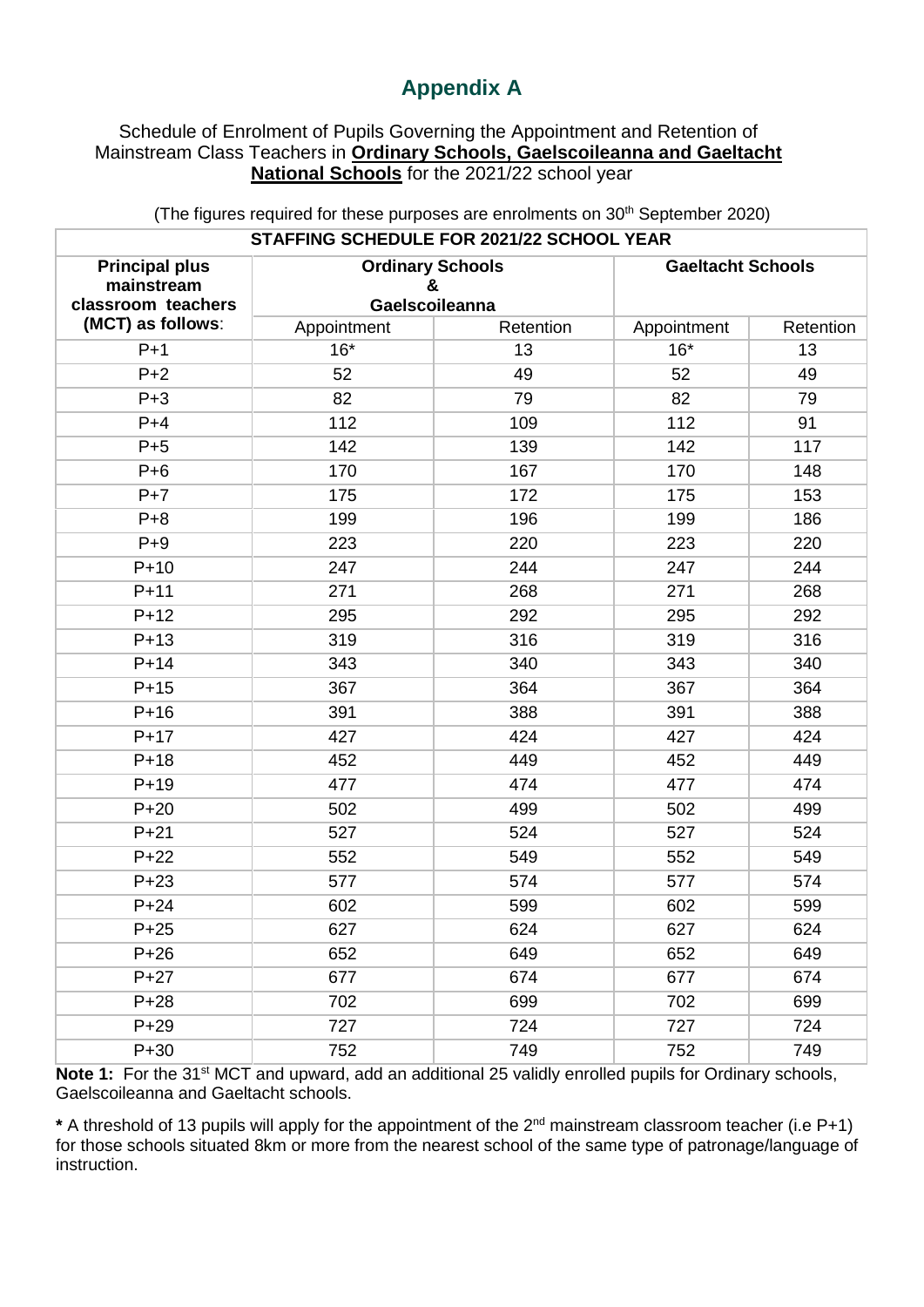## Schedule of Enrolment of Pupils Governing the Appointment and Retention of Mainstream Class Teachers in **DEIS Urban Band 1 National Schools** for the 2021/22 school year

| <b>Principal</b><br>plus<br>mainstream<br>classroom<br>teachers | <b>Schools with Junior</b><br>Classes only (19:1) |           | <b>Schools with Senior</b><br>classes only (23:1) |           | <b>Schools with Vertical</b><br>classes (21:1) |           |
|-----------------------------------------------------------------|---------------------------------------------------|-----------|---------------------------------------------------|-----------|------------------------------------------------|-----------|
| (MCT) as<br>follows:                                            | Appointment                                       | Retention | Appointment                                       | Retention | Appointment                                    | Retention |
| $P+1$                                                           | $16*$                                             | 13        | $16*$                                             | 13        | $16*$                                          | 13        |
| $P+2$                                                           | 40                                                | 37        | 48                                                | 45        | 44                                             | 41        |
| $P + 3$                                                         | 60                                                | 57        | 72                                                | 69        | 66                                             | 63        |
| $P+4$                                                           | 80                                                | 77        | 96                                                | 93        | 88                                             | 85        |
| $P+5$                                                           | 100                                               | 97        | 112                                               | 109       | 110                                            | 107       |
| $P+6$                                                           | 115                                               | 112       | 115                                               | 112       | 115                                            | 112       |
| $P+7$                                                           | 120                                               | 117       | 144                                               | 141       | 132                                            | 129       |
| $P + 8$                                                         | 139                                               | 136       | 167                                               | 164       | 153                                            | 150       |
| $P+9$                                                           | 158                                               | 155       | 190                                               | 187       | 174                                            | 171       |
| $P+10$                                                          | 177                                               | 174       | 213                                               | 210       | 195                                            | 192       |
| $P+11$                                                          | 196                                               | 193       | 236                                               | 233       | 216                                            | 213       |
| $P+12$                                                          | 215                                               | 212       | 259                                               | 256       | 237                                            | 234       |
| $P+13$                                                          | 234                                               | 231       | 282                                               | 279       | 258                                            | 255       |
| $P+14$                                                          | 253                                               | 250       | 305                                               | 302       | 279                                            | 276       |
| $P+15$                                                          | 272                                               | 269       | 328                                               | 325       | 300                                            | 297       |
| $P+16$                                                          | 291                                               | 288       | 351                                               | 348       | 321                                            | 318       |
| $P+17$                                                          | 310                                               | 307       | 374                                               | 371       | 342                                            | 339       |
| $P+18$                                                          | 329                                               | 326       | 397                                               | 394       | 363                                            | 360       |
| $P+19$                                                          | 348                                               | 345       | 420                                               | 417       | 384                                            | 381       |
| $P+20$                                                          | 367                                               | 364       | 443                                               | 440       | 405                                            | 402       |
| $P+21$                                                          | 386                                               | 383       | 466                                               | 463       | 426                                            | 423       |
| $P+22$                                                          | 405                                               | 402       | 489                                               | 486       | 447                                            | 444       |
| $P+23$                                                          | 424                                               | 421       | 512                                               | 509       | 468                                            | 465       |
| $P + 24$                                                        | 443                                               | 440       | 535                                               | 532       | 489                                            | 486       |
| $P+25$                                                          | 462                                               | 459       | 558                                               | 555       | 510                                            | 507       |
| $P + 26$                                                        | 481                                               | 478       | 581                                               | 578       | 531                                            | 528       |
| $P + 27$                                                        | 500                                               | 497       | 604                                               | 601       | 552                                            | 549       |
| $P + 28$                                                        | 519                                               | 516       | 627                                               | 624       | 573                                            | 570       |
| $P + 29$                                                        | 538                                               | 535       | 650                                               | 647       | 594                                            | 591       |
| $P+30$                                                          | 557                                               | 554       | 673                                               | 670       | 615                                            | 612       |

(The figures required for these purposes are enrolments on 30<sup>th</sup> September 2020)

**Note 1**: For the 31st MCT and upward in DEIS Band 1 schools with:

- Junior classes only, add an additional 19 validly enrolled pupils;
- Senior classes only, add an additional 23 validly enrolled pupils;
- Vertical classes, i.e. junior and senior classes, add an additional 21 validly enrolled pupils.